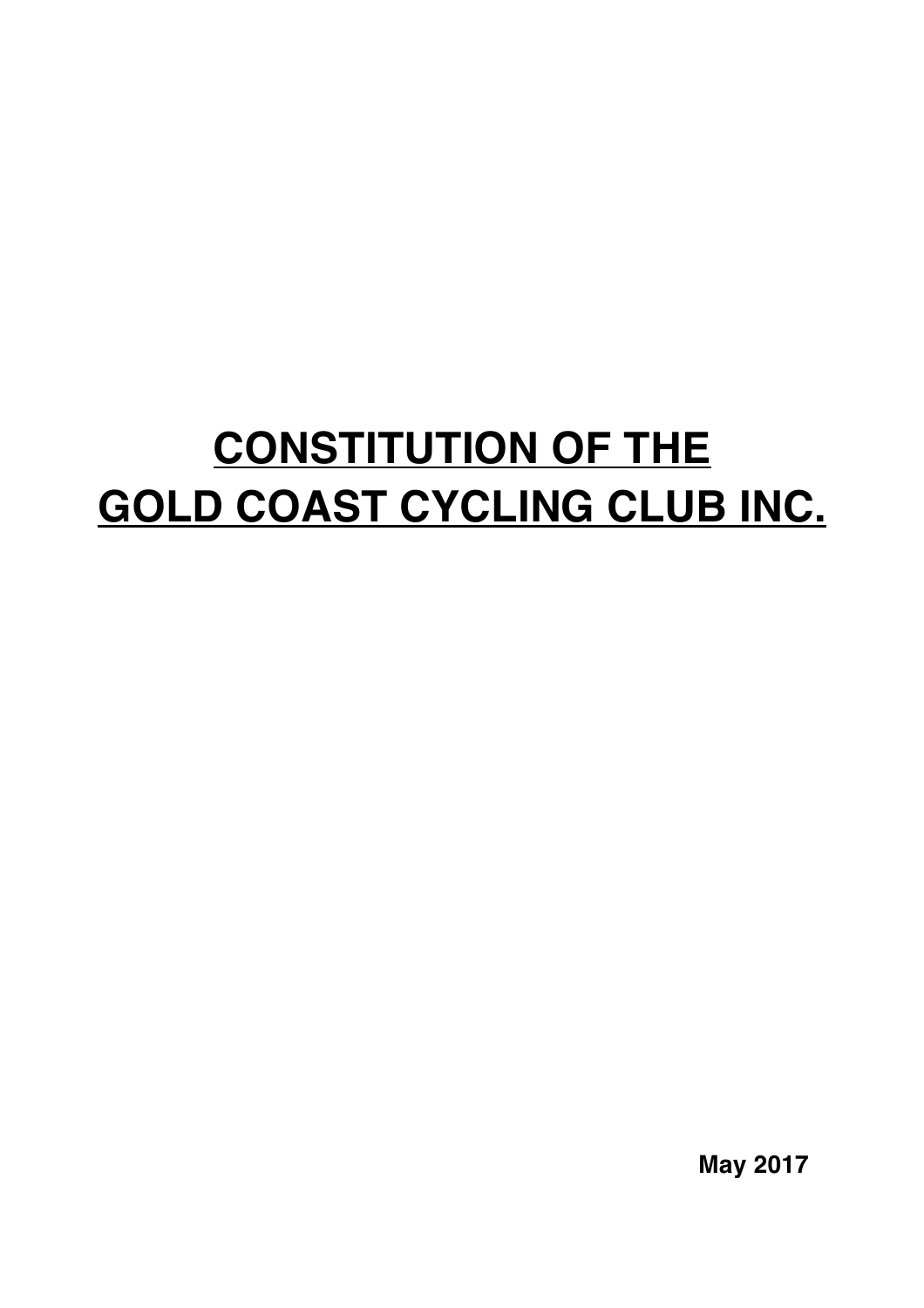# **1 Interpretation**

(1) In these rules—

*Act* means the *Associations Incorporation Act 1981.*

## *present*—

(a) at a management committee meeting, see rule 23(6); or

(b) at a general meeting, see rule 37(2).

(2) A word or expression that is not defined in these model rules, but is defined in the Act has, if the context permits, the meaning given by the Act.

# **2 Name**

The name of the incorporated association is Gold Coast Cycling Club Inc. (hereto in this constitution referred to as "the Club" or "the association").

# **3 Objects**

The objects of the Club are—

(1) To foster the sport of cycling, to look after and care for the interest of all Club members.

(2) To manage and control the sport of cycling in accordance with and having regard to the rules and regulations of Cycling Queensland, Cycling Australia and Union Cycliste International.

(3) To ensure that cycling is carried on in a manner, which secures and enhances the safety of participants, officials, spectators and the public and which allows the sport to be competitive and fair.

(4) To organise and conduct regular club racing, both road and track, including Club championships.

(5) To assume complete control of handicapping and other matters in relation to Club racing.

(6) To keep authentic records at all times of handicaps and results of Club events.

(7) To encourage members to participate in Open Events and assist them to aspire to be Club, State, National and International Champions.

(8) To liaise with other clubs and their members in order to foster friendly relationships and competition.

(9) To pursue through itself or any other such entity, commercial arrangements, including sponsorship and marketing opportunities as are appropriate to further these Objects.

(10) To legislate on all disputes and difficulties within the Club.

(11) To formulate or adopt and implement appropriate policies, including policies in relation to representative selection, sexual harassment, equal opportunity, equity, drugs in sport, health, safety, infectious diseases, management committee responsibilities and such other matters as arise from time to time as issues to be addressed in cycling.

(12) To frame such rules as may be necessary to preserve and maintain the objects as listed above and to encourage friendly relationships and social activity within the Club.

# **4 Powers**

(1) Solely for furthering the Objects, the Club has the rights, powers and privileges conferred on it under the Act.

(2) The Club has the powers of an individual.

(3) The Club may, for example—

- (a) enter into contracts; and
- (b) acquire, hold, deal with and dispose of property; and
- (c) make charges for services and facilities it supplies; and

(d) do other things necessary or convenient to be done in carrying out its affairs.

(4) The Club may take over the funds and other assets and liabilities of the present incorporated associations being Gold Coast Goldstars Cycling Club Inc. and Gold Coast Cycling Club Inc.

(5) The Club may also issue secured and unsecured notes, debentures and debenture stock for the Club.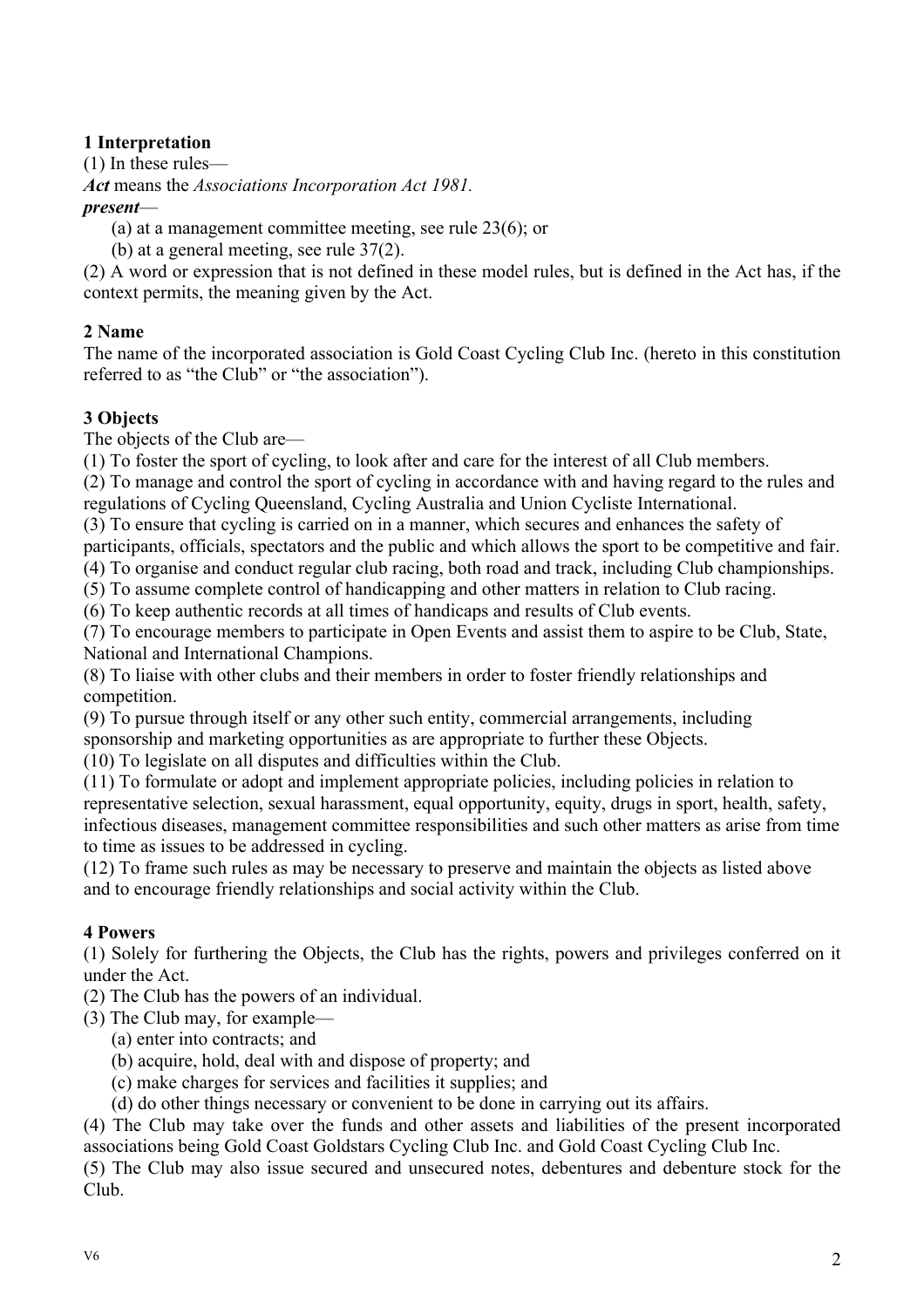## **5 Classes of members**

(1) The membership of the Club consists of the following classes of members —

- (a) Ordinary (Voting)
- (b) Non Voting

(c) Life

(2) The number of each class of members shall be unlimited.

(3) Ordinary (Voting) members shall be those members who have reached the age of 18, must be a current financial member and must support the objects of the Club.

(4) Non Voting members shall be those members who have not reached the age of 18, must be a current financial member and must support the objects of the Club.

(5) Life members - the following conditions apply to life membership —

(a) members may nominate to the secretary, for consideration by the management committee, the name of any member or supporter of the Club for recognition of official services rendered over a period in excess of five years, for life membership;

(b) the nomination of such person must be made at least one (1) month prior to the date of the general meeting or special general meeting;

(b) the consideration of the management committee shall be submitted to the general meeting or special general meeting for approval;

(c) only one life membership may be appointed by the Club in any calendar year;

(d) a member who has been accorded life membership in another club for services to cycling may apply to have such award transferred to the Club;

(e) life members may attend free of charge any function held by the Club;

(f) life members must fulfil the conditions of that of an ordinary member in order to vote at any meeting of the Club;

(g) life members must fulfil the conditions of that of an ordinary member to be eligible for election to the management committee, as mentioned in rule 18, subrule (3).

## **6 Automatic membership**

A person who, on the day the association is incorporated, was a member of the unincorporated association and who, on or before a day fixed by the management committee, agrees in writing to become a member of the incorporated association, must be admitted by the management committee—

(a) to the equivalent class of membership of the association as the member held in the unincorporated association; or

(b) if there is no equivalent class of membership—as an ordinary member.

## **7 New membership**

(1) At the next meeting of the management committee after the receipt of any application (made via the process administered by both the Club and Cycling Australia) and the fee applicable for any class of membership, such application shall be considered by the management committee, who shall thereupon determine upon the admission or rejection of the applicant.

(2) Any applicant who receives a majority of the votes of the members of the management committee present at the meeting at which such application is being considered shall be accepted as a member to the class of membership applied for.

## **8 Membership fees**

(1) The membership fee for each ordinary membership and for each other class of membership (if any)—

(a) is the amount decided by the members from time to time at a general meeting; and

(b) is payable when, and in the way, the management committee decides.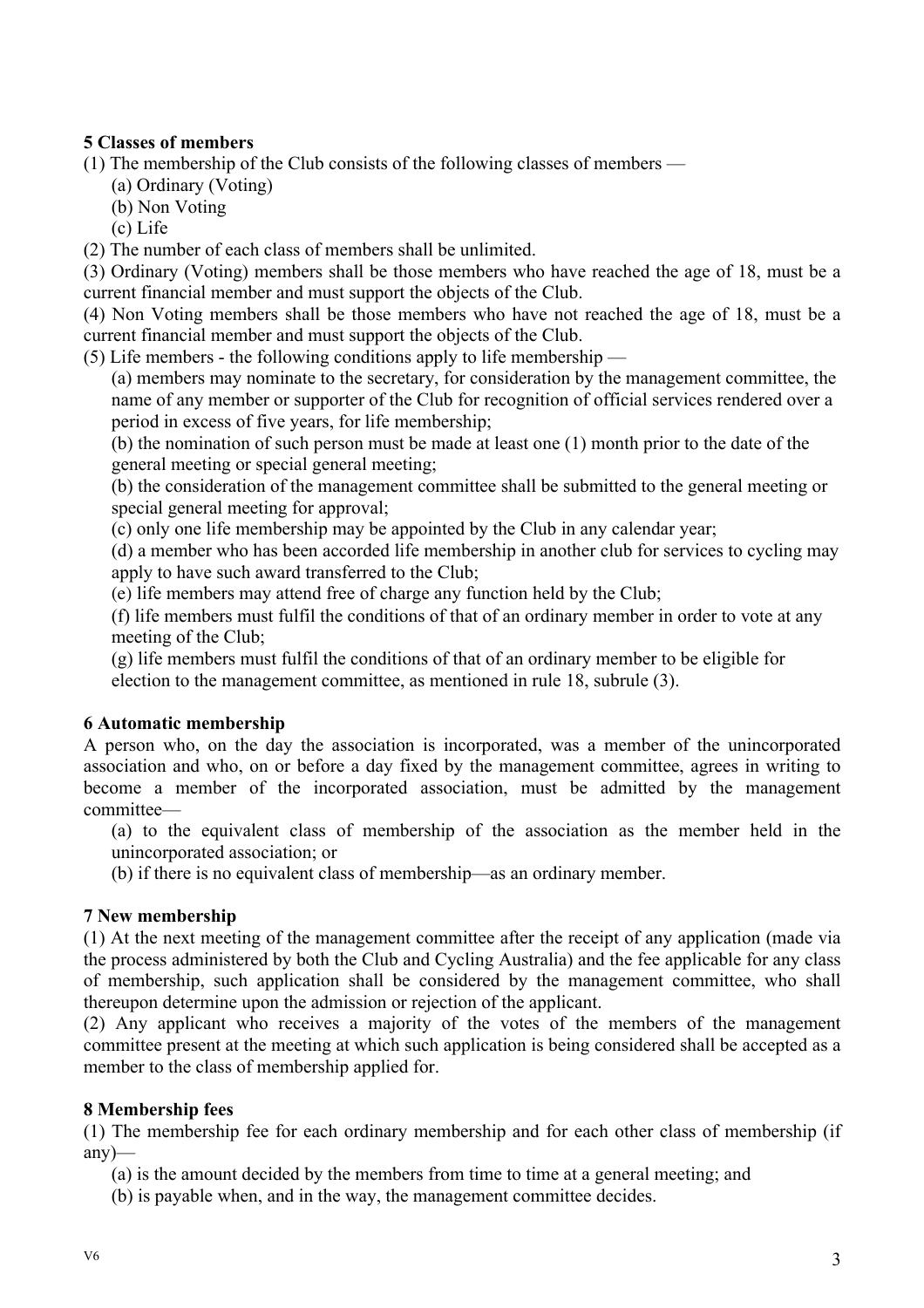(2) A member of the incorporated association who, before becoming a member, has paid the members annual subscription for membership of the unincorporated association on or before a day fixed by the management committee, is not liable to pay a further amount of annual subscription for the period before the day fixed by the management committee as the day on which the next annual subscription is payable.

## **9 Admission and rejection of new members**

(1) The management committee must consider an application for membership at the next committee meeting held after it receives—

(a) the application for membership; and

(b) the appropriate membership fee for the application.

(2) The management committee must ensure that, as soon as possible after the person applies to become a member of the association, and before the management committee considers the persons application, the person is advised—

(a) whether or not the Club has public liability insurance; and

(b) if the Club has public liability insurance—the amount of the insurance.

(3) The management committee must decide at the meeting whether to accept or reject the application.

(4) If a majority of the members of the management committee present at the meeting vote to accept the applicant as a member, the applicant must be accepted as a member for the class of membership applied for.

(5) The secretary of the Club must, as soon as practicable after the management committee decides to accept or reject an application, give the applicant a written notice of the decision.

## **10 When membership ends**

(1) A member may resign from the Club by giving a written notice of resignation to the secretary.

(2) The resignation takes effect at—

(a) the time the notice is received by the secretary; or

(b) if a later time is stated in the notice—the later time.

(3) The management committee may terminate a member's membership if the member—

- (a) is convicted of an indictable offence; or
- (b) does not comply with any of the provisions of these rules; or
- (c) has membership fees in arrears for at least 2 months; or

(d) conducts himself or herself in a way considered to be injurious or prejudicial to the character or interests of the Club.

(4) Before the management committee terminates a members membership, the committee must give the member a full and fair opportunity to show why the membership should not be terminated.

(5) If, after considering all representations made by the member, the management committee decides to terminate the membership, the secretary of the committee must give the member a written notice of the decision.

## **11 Appeal against rejection or termination of membership**

(1) A person whose application for membership has been rejected, or whose membership has been terminated, may give the secretary written notice of the person's intention to appeal against the decision.

(2) A notice of intention to appeal must be given to the secretary within 1 month after the person receives written notice of the decision.

(3) If the secretary receives a notice of intention to appeal, the secretary must, within 1 month after receiving the notice, call a general meeting to decide the appeal.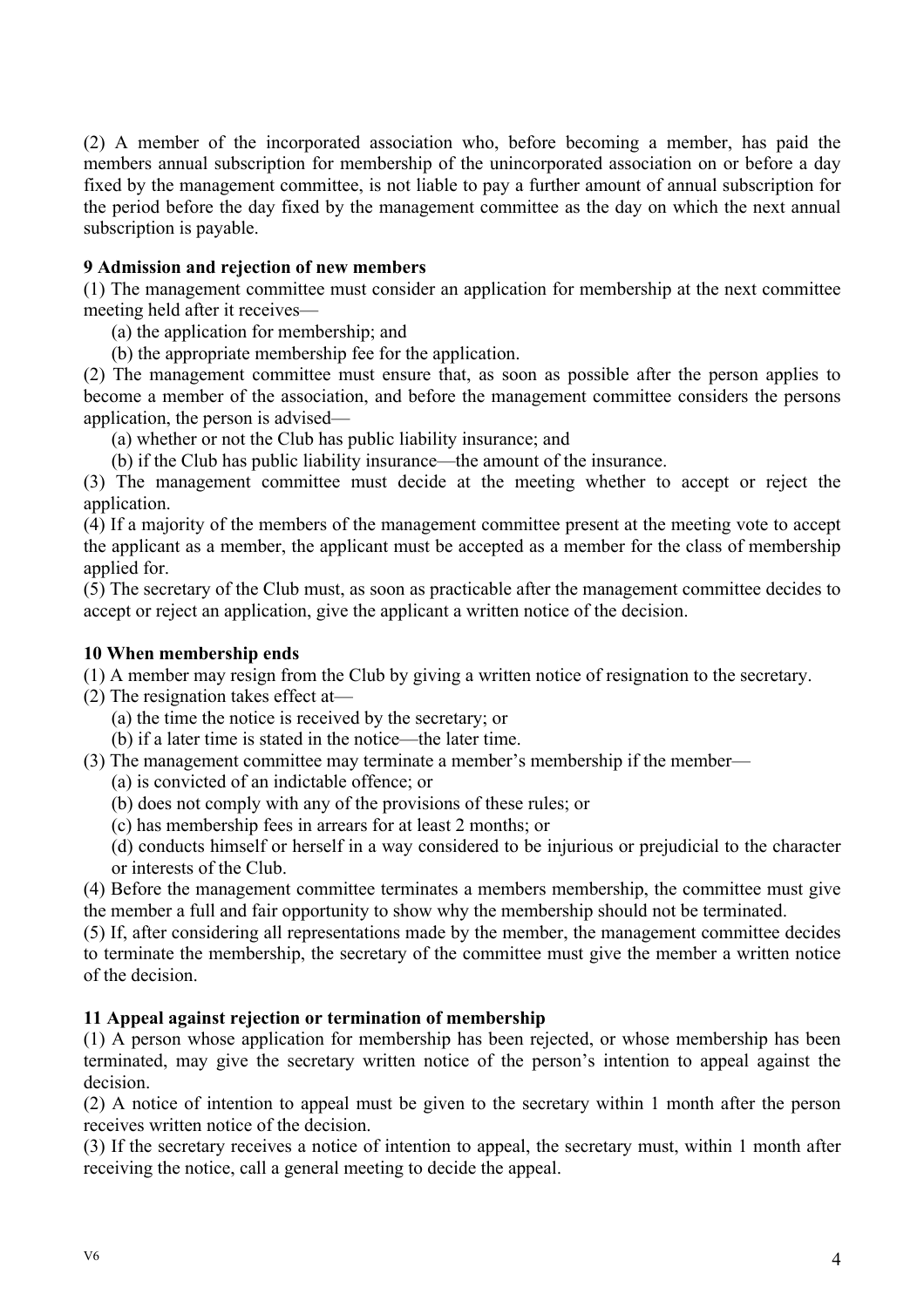## **12 General meeting to decide appeal**

(1) The general meeting to decide an appeal must be held within 3 months after the secretary receives the notice of intention to appeal.

(2) At the meeting, the applicant must be given a full and fair opportunity to show why the application should not be rejected or the membership should not be terminated.

(3) Also, the management committee and the members of the committee who rejected the application or terminated the membership must be given a full and fair opportunity to show why the application should be rejected or the membership should be terminated.

(4) An appeal must be decided by a majority vote of the members present and eligible to vote at the meeting.

(5) If a person whose application for membership has been rejected does not appeal against the decision within 1 month after receiving written notice of the decision, or the person appeals but the appeal is unsuccessful, the secretary must, as soon as practicable, refund the membership fee paid by the person.

## **13 Register of members**

(1) The management committee must keep a register of members of the Club.

- (2) The register must include the following particulars for each member—
	- (a) the full name of the member;
	- (b) the postal or residential address of the member;
	- (c) the date of admission as a member;
	- (d) the date of death or time of resignation of the member;
	- (e) details about the termination or reinstatement of membership;
	- (f) any other particulars the management committee or the members at a general meeting decide.
- (3) The register must be open for inspection by members of the Club at all reasonable times.
- (4) A member must contact the secretary to arrange an inspection of the register.

(5) However, the management committee may, on the application of a member of the Club, withhold information about the member (other than the members full name) from the register available for inspection if the management committee has reasonable grounds for believing the disclosure of the information would put the member at risk of harm.

#### **14 Prohibition on use of information on register of members**

- (1) A member of the Club must not—
	- (a) use information obtained from the register of members of the Club to contact, or send material to, another member of the Club for the purpose of advertising for political, religious, charitable or commercial purposes; or

(b) disclose information obtained from the register to someone else, knowing that the information is likely to be used to contact, or send material to, another member of the Club for the purpose of advertising for political, religious, charitable or commercial purposes.

(2) Subrule (1) does not apply if the use or disclosure of the information is approved by the Club.

#### **15 Appointment or election of secretary**

(1) The secretary must be an individual residing in Queensland, or in another State but not more than 65km from the Queensland border, who is—

(a) a member of the association elected by the ssociation as secretary; or

- (b) any of the following persons appointed by the management committee as secretary—
	- (i) a member of the association's management committee;
	- (ii) another member of the association;
	- (iii) another person.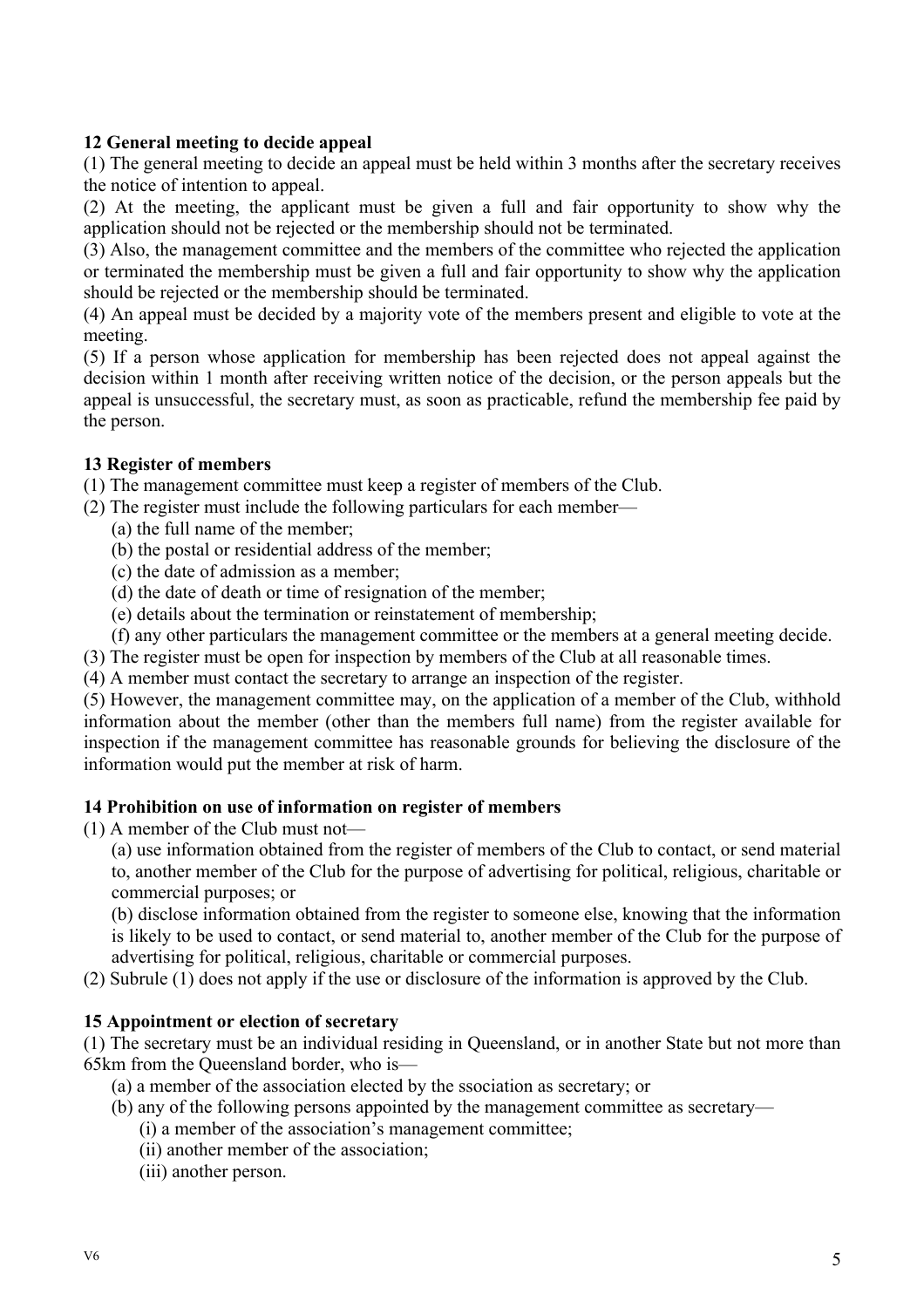(2) If the association has not elected an interim officer as secretary for the association before its incorporation, the members of the management committee must ensure a secretary is appointed or elected for the association within 1 month after incorporation.

(3) If a vacancy happens in the office of secretary, the members of the management committee must ensure a secretary is appointed or elected for the association within 1 month after the vacancy happens.

(4) If the management committee appoints a person mentioned in subrule (1)(b)(ii) as secretary, other than to fill a casual vacancy on the management committee, the person does not become a member of the management committee.

(5) However, if the management committee appoints a person mentioned in subrule  $(1)(b)(ii)$  as secretary to fill a casual vacancy on the management committee, the person becomes a member of the management committee.

(6) If the management committee appoints a person mentioned in subrule  $(1)(b)(iii)$  as secretary, the person does not become a member of the management committee.

(7) In this rule— *casual vacancy*, on a management committee, means a vacancy that happens when an elected member of the management committee resigns, dies or otherwise stops holding office.

## **16 Removal of secretary**

(1) The management committee of the association may at any time remove a person appointed by the committee as the secretary.

(2) If the management committee removes a secretary who is a person mentioned in rule  $15(1)(b)(i)$ , the person remains a member of the management committee.

(3) If the management committee removes a secretary who is a person mentioned in rule  $15(1)(b)(ii)$ and who has been appointed to a casual vacancy on the management committee under rule  $15(5)$ , the person remains a member of the management committee.

## **17 Functions of secretary**

The secretary's functions include, but are not limited to—

- (a) calling meetings of the Club, including preparing notices of a meeting and of the business to be conducted at the meeting in consultation with the president of the Club; and
- (b) keeping minutes of each meeting; and
- (c) keeping copies of all correspondence and other documents relating to the Club; and
- (d) maintaining the register of members of the Club.

## **18 Membership of management committee**

(1) The management committee of the Club consists of a president, secretary, treasurer, and no more than six (6) members of the Club, as elected at the annual general meeting or any general meeting. A maximum of nine (9) members in total.

(2) A member of the management committee, other than a secretary appointed by the management committee under rule 15(1)(b)(iii), must be a member of the Club.

(3) At each annual general meeting of the Club, the members of the management committee must retire from office, but are eligible, on nomination, for re-election.

(4) A member of the Club may be appointed to a casual vacancy on the management committee under rule 21.

(5) Upon election to the management committee, a management committee member or members may be allotted by the management committee, decided by a majority vote of members of the committee present, as mentioned in rule 23, subrule 7, to the position of vice president in order to further facilitate the objects of the Club.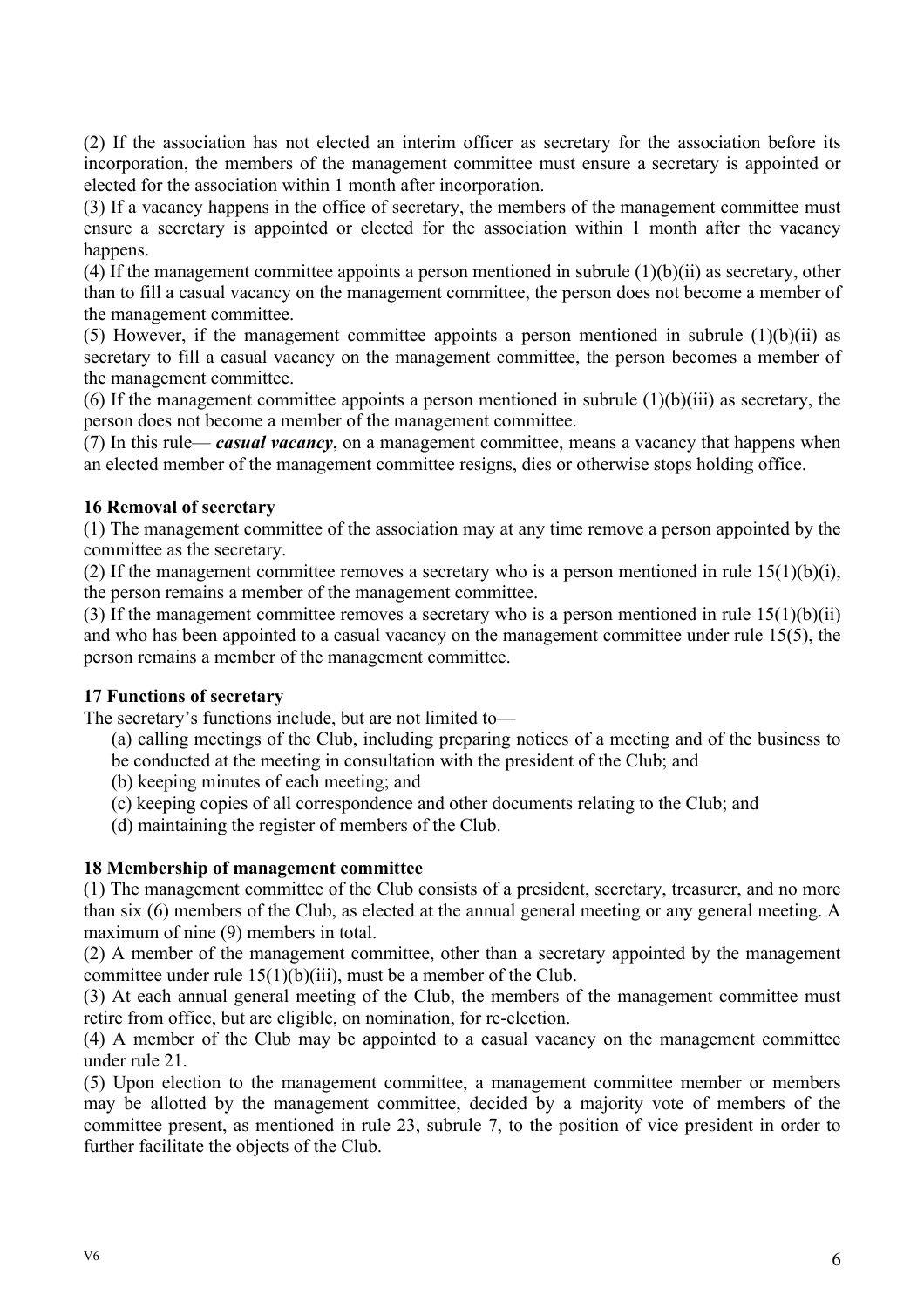## **19 Electing the management committee**

(1) A member of the management committee may only be elected as follows—

(a) any 2 members of the Club may nominate another member (the *candidate*) to serve as a member of the management committee;

(b) the nomination must be—

(i) in writing; and

(ii) signed by the candidate and the members who nominated him or her; and

(iii) given to the secretary at least 14 days before the annual general meeting at which the election is to be held;

(c) each member of the Club present and eligible to vote at the annual general meeting may vote for 1 candidate for each vacant position on the management committee;

(d) if, at the start of the meeting, there are not enough candidates nominated, nominations may be taken from the floor of the meeting.

(2) A person may be a candidate only if the person—

(a) is an adult; and

(b) is not ineligible to be elected as a member under section 61A of the Act.

(3) A list of the candidates names in alphabetical order, with the names of the members who nominated each candidate, must be posted in a conspicuous place in the office or usual place of meeting of the Club for at least 7 days immediately preceding the annual general meeting.

(4) If required by the management committee, balloting lists must be prepared containing the names of the candidates in alphabetical order.

(5) The management committee must ensure that, before a candidate is elected as a member of the management committee, the candidate is advised—

(a) whether or not the Club has public liability insurance; and

(b) if the Club has public liability insurance—the amount of the insurance.

#### **20 Resignation, removal or vacation of office of management committee member**

(1) A member of the management committee may resign from the committee by giving written notice of resignation to the secretary.

(2) The resignation takes effect at—

(a) the time the notice is received by the secretary; or

(b) if a later time is stated in the notice—the later time.

(3) A member may be removed from office at a general meeting of the Club if a majority of the members present and eligible to vote at the meeting vote in favour of removing the member.

(4) Before a vote of members is taken about removing the member from office, the member must be given a full and fair opportunity to show cause why he or she should not be removed from office.

(5) A member has no right of appeal against the member's removal from office under this rule.

(6) A member immediately vacates the office of member in the circumstances mentioned in section 64(2) of the Act.

#### **21 Vacancies on management committee**

(1) If a casual vacancy happens on the management committee, the continuing members of the committee may appoint another member of the Club to fill the vacancy until the next annual general meeting.

(2) The continuing members of the management committee may act despite a casual vacancy on the management committee.

(3) However, if the number of committee members is less than the number fixed under rule 24(1) as a quorum of the management committee, the continuing members may act only to—

(a) increase the number of management committee members to the number required for a quorum; or

(b) call a general meeting of the Club.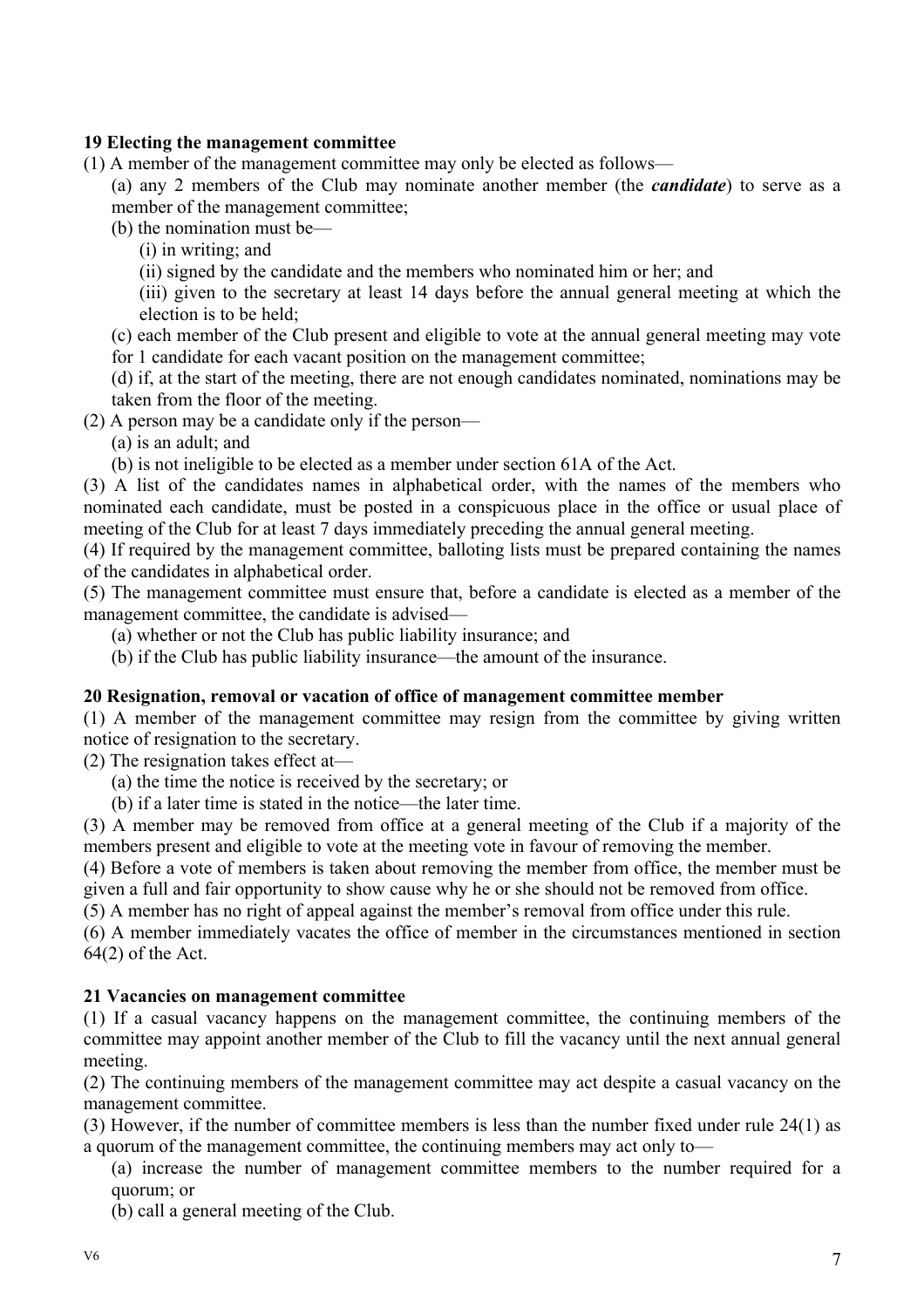## **22 Functions of management committee**

(1) Subject to these rules or a resolution of the members of the Club carried at a general meeting, the management committee has the general control and management of the administration of the affairs, property and funds of the Club.

(2) The management committee has authority to interpret the meaning of these rules and any matter relating to the Club on which the rules are silent, but any interpretation must have regard to the Act, including any regulation made under the Act.

*Note*—

The Act prevails if the associations rules are inconsistent with the Act—see section 1B of the Act.

(3) The management committee may exercise the powers of the Club—

(a) to borrow, raise or secure the payment of amounts in a way the members of the Club decide; and

(b) to secure the amounts mentioned in paragraph (a) or the payment or performance of any debt, liability, contract, guarantee or other engagement incurred or to be entered into by the Club in any way, including by the issue of debentures (perpetual or otherwise) charged upon the whole or part of the Club's property, both present and future; and

(c) to purchase, redeem or pay off any securities issued; and

(d) to borrow amounts from members and pay interest on the amounts borrowed; and

(e) to mortgage or charge the whole or part of its property; and

(f) to issue debentures and other securities, whether outright or as security for any debt, liability or obligation of the Club; and

(g) to provide and pay off any securities issued; and

(h) to invest in a way the members of the Club may from time to time decide.

(4) For subrule (3)(d), the rate of interest must not be more than the current rate being charged for overdrawn accounts on money lent (regardless of the term of the loan) by—

(a) the financial institution for the Cub; or

(b) if there is more than 1 financial institution for the association—the financial institution nominated by the management committee.

## **23 Meetings of management committee**

(1) Subject to this rule, the management committee may meet and conduct its proceedings as it considers appropriate.

(2) The management committee must meet at least once every 4 months to exercise its functions.

(3) The management committee must decide how a meeting is to be called.

(4) Notice of a meeting is to be given in the way decided by the management committee.

(5) The management committee may hold meetings, or permit a committee member to take part in its meetings, by using any technology that reasonably allows the member to hear and take part in discussions as they happen.

(6) A committee member who participates in the meeting as mentioned in subrule (5) is taken to be present at the meeting.

(7) A question arising at a committee meeting is to be decided by a majority vote of members of the committee present at the meeting and, if the votes are equal, the question is decided in the negative.

(8) A member of the management committee must not vote on a question about a contract or proposed contract with the Club if the member has an interest in the contract or proposed contract and, if the member does vote, the members vote must not be counted.

(9) The president is to preside as chairperson at a management committee meeting.

(10) If there is no president or if the president is not present within 10 minutes after the time fixed for a management committee meeting, the vice president is to preside as chairperson. If the vice president is not present within 10 minutes after the time fixed for a management committee meeting, members may choose 1 of their number to preside as chairperson at the meeting.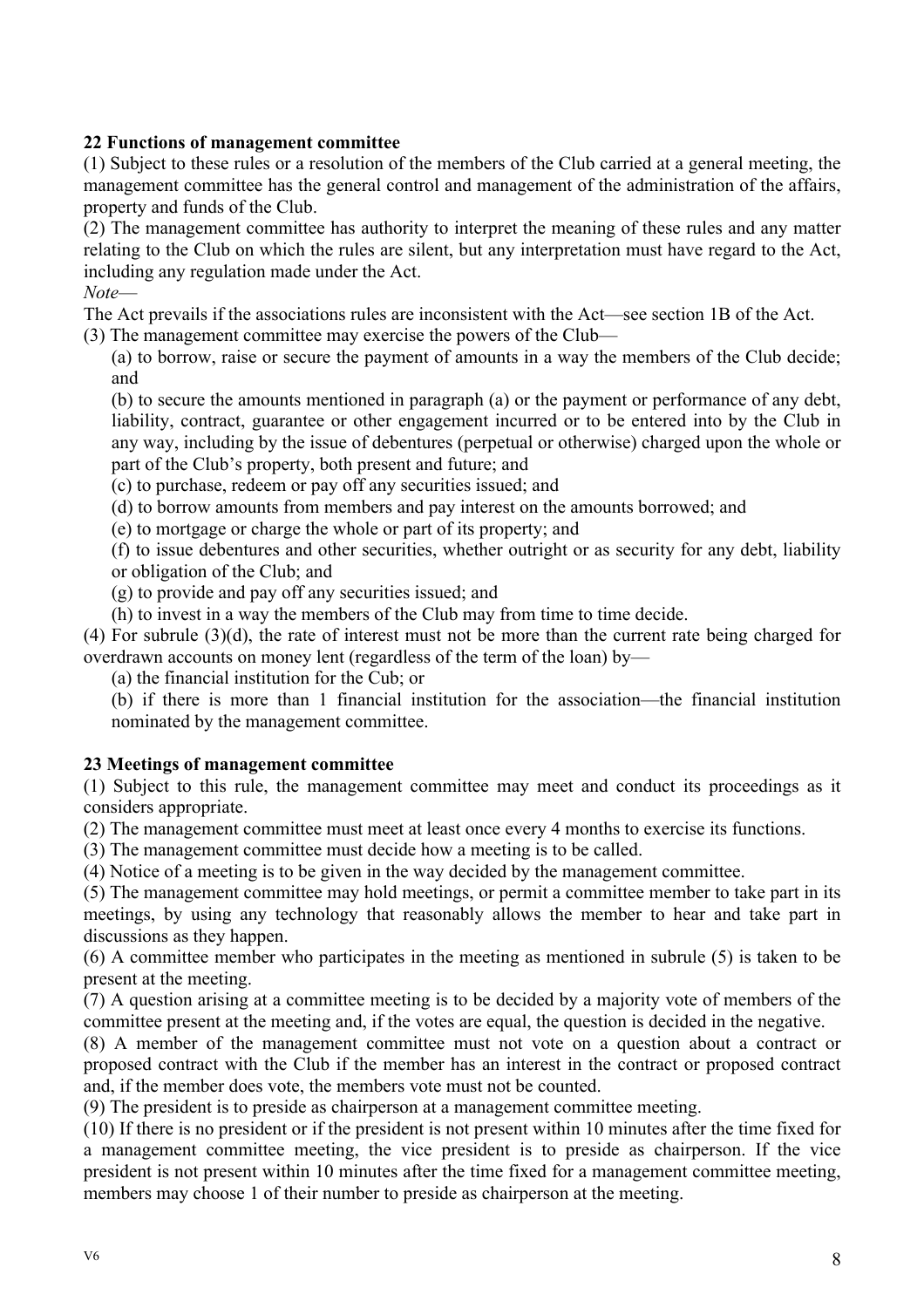## **24 Quorum for, and adjournment of, management committee meeting**

(1) At a management committee meeting, more than 50% of the members elected to the committee as at the close of the last general meeting of the members form a quorum.

(2) If there is no quorum within 30 minutes after the time fixed for a management committee meeting called on the request of members of the committee, the meeting lapses.

(3) If there is no quorum within 30 minutes after the time fixed for a management committee meeting called other than on the request of the members of the committee—

(a) the meeting is to be adjourned for at least 1 day; and

(b) the members of the management committee who are present are to decide the day, time and place of the adjourned meeting.

(4) If, at an adjourned meeting mentioned in subrule (3), there is no quorum within 30 minutes after the time fixed for the meeting, the meeting lapses.

#### **25 Special meeting of management committee**

(1) If the secretary receives a written request signed by at least 33% of the members of the management committee, the secretary must call a special meeting of the committee by giving each member of the committee notice of the meeting within 14 days after the secretary receives the request.

(2) If the secretary is unable or unwilling to call the special meeting, the president must call the meeting.

(3) A request for a special meeting must state—

- (a) why the special meeting is called; and
- (b) the business to be conducted at the meeting.
- (4) A notice of a special meeting must state—
	- (a) the day, time and place of the meeting; and
	- (b) the business to be conducted at the meeting.

(5) A special meeting of the management committee must be held within 14 days after notice of the meeting is given to the members of the management committee.

#### **26 Minutes of management committee meetings**

(1) The secretary must ensure full and accurate minutes of all questions, matters, resolutions and other proceedings of each management committee meeting are entered in a minute book.

(2) To ensure the accuracy of the minutes, the minutes of each management committee meeting must be signed by the chairperson of the meeting, or the chairperson of the next management committee meeting, verifying their accuracy.

#### **27 Appointment of subcommittees**

(1) The management committee may appoint a subcommittee consisting of members of the Club considered appropriate by the committee to help with the conduct of the Club operations.

(2) A member of the subcommittee who is not a member of the management committee is not entitled to vote at a management committee meeting.

(3) The president of the Club is considered an ex officio member of all subcommittees and is

afforded the same rights as other members of the subcommittee. The president does not

automatically assume the role of chairperson as mentioned in subrule (4) and (5).

(4) A subcommittee may elect a chairperson of its meetings.

(5) If a chairperson is not elected, or if the chairperson is not present within 10 minutes after the time fixed for a meeting, the members present may choose 1 of their number to be chairperson of the meeting.

(6) A subcommittee may meet and adjourn as it considers appropriate.

(7) A question arising at a subcommittee meeting is to be decided by a majority vote of the members present at the meeting and, if the votes are equal, the question is decided in the negative.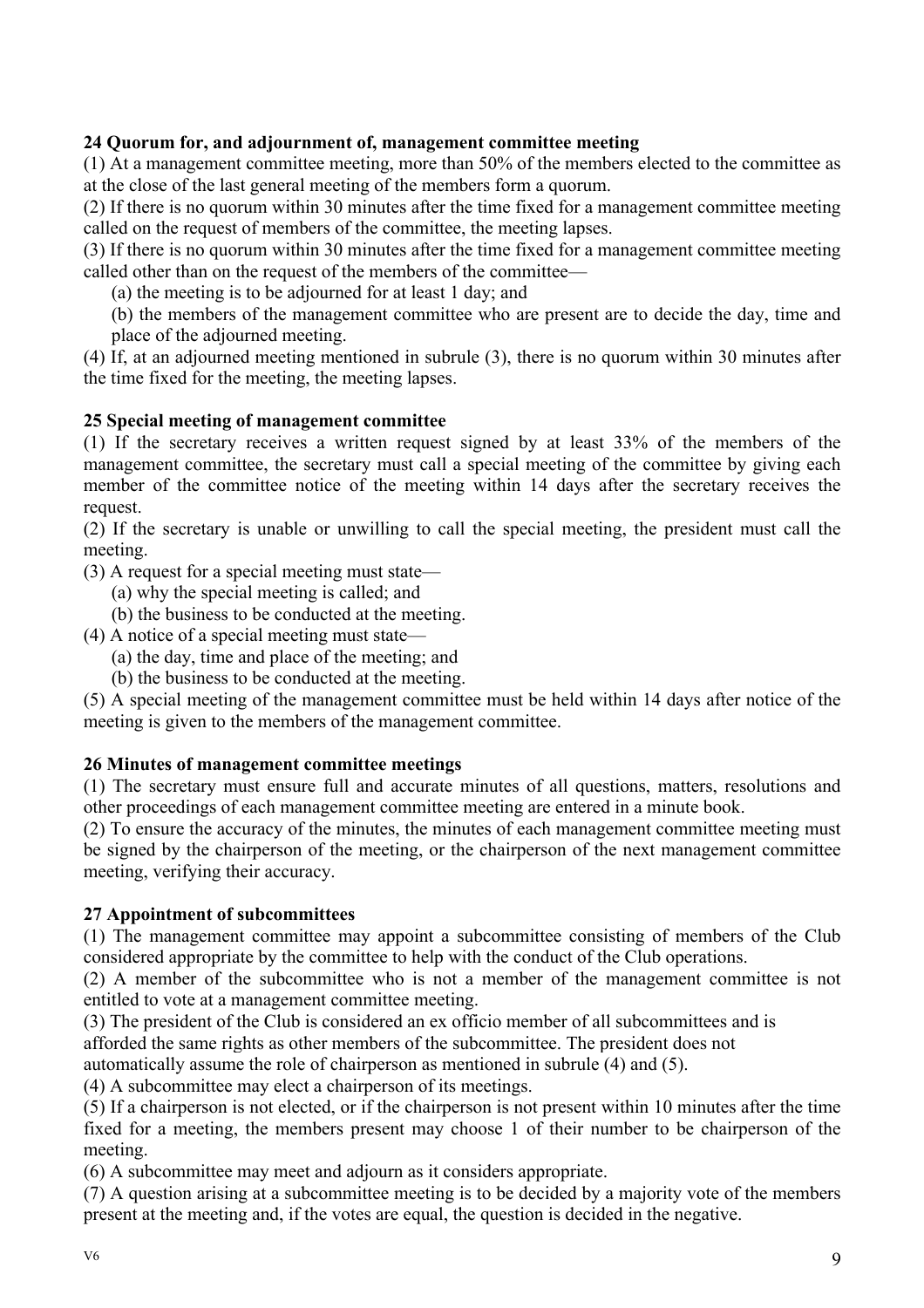## **28 Acts not affected by defects or disqualifications**

(1) An act performed by the management committee, a subcommittee or a person acting as a member of the management committee is taken to have been validly performed.

- (2) Subrule (1) applies even if the act was performed when—
	- (a) there was a defect in the appointment of a member of the management committee, subcommittee or person acting as a member of the management committee; or

(b) a management committee member, subcommittee member or person acting as a member of the management committee was disqualified from being a member.

## **29 Resolutions of management committee without meeting**

(1) A written resolution signed by each member of the management committee is as valid and effectual as if it had been passed at a committee meeting that was properly called and held.

(2) A resolution mentioned in subrule (1) may consist of several documents in like form, each signed by 1 or more members of the committee.

## **30 First annual general meeting**

The first annual general meeting must be held within 6 months after the end date of the association's first reportable financial year.

## **31 Subsequent annual general meetings**

Each subsequent annual general meeting must be held—

- (a) at least once each year; and
- (b) within 6 months after the end date of the association's reportable financial year.

## **32 Business to be conducted at annual general meeting of level 1 incorporated associations and particular level 2 and 3 incorporated associations**

(1) This rule applies only if the association is—

- (a) a level 1 incorporated association; or
- (b) a level 2 incorporated association to which section 59 of the Act applies; or
- (c) a level 3 incorporated association to which section 59 of the Act applies.
- (2) The following business must be conducted at each annual general meeting of the association— (a) receiving the association's financial statement, and audit report, for the last reportable
	- financial year;
	- (b) presenting the financial statement and audit report to the meeting for adoption;
	- (c) electing members of the management committee;
	- (d) for a level 1 incorporated association—appointing an auditor or an accountant for the present financial year;

(e) for a level 2 incorporated association, or a level 3 incorporated association, to which section 59 of the Act applies—appointing an auditor, an accountant or an approved person for the present financial year.

## **33 Business to be conducted at annual general meeting of other level 2 incorporated associations**

(1) This rule applies only if the association is a level 2 incorporated association to which section 59A of the Act applies.

(2) The following business must be conducted at each annual general meeting of the association—

(a) receiving the association's financial statement, and signed statement, for the last reportable financial year;

- (b) presenting the financial statement and signed statement to the meeting for adoption;
- (c) electing members of the management committee;
- (d) appointing an auditor, an accountant or an approved person for the present financial year.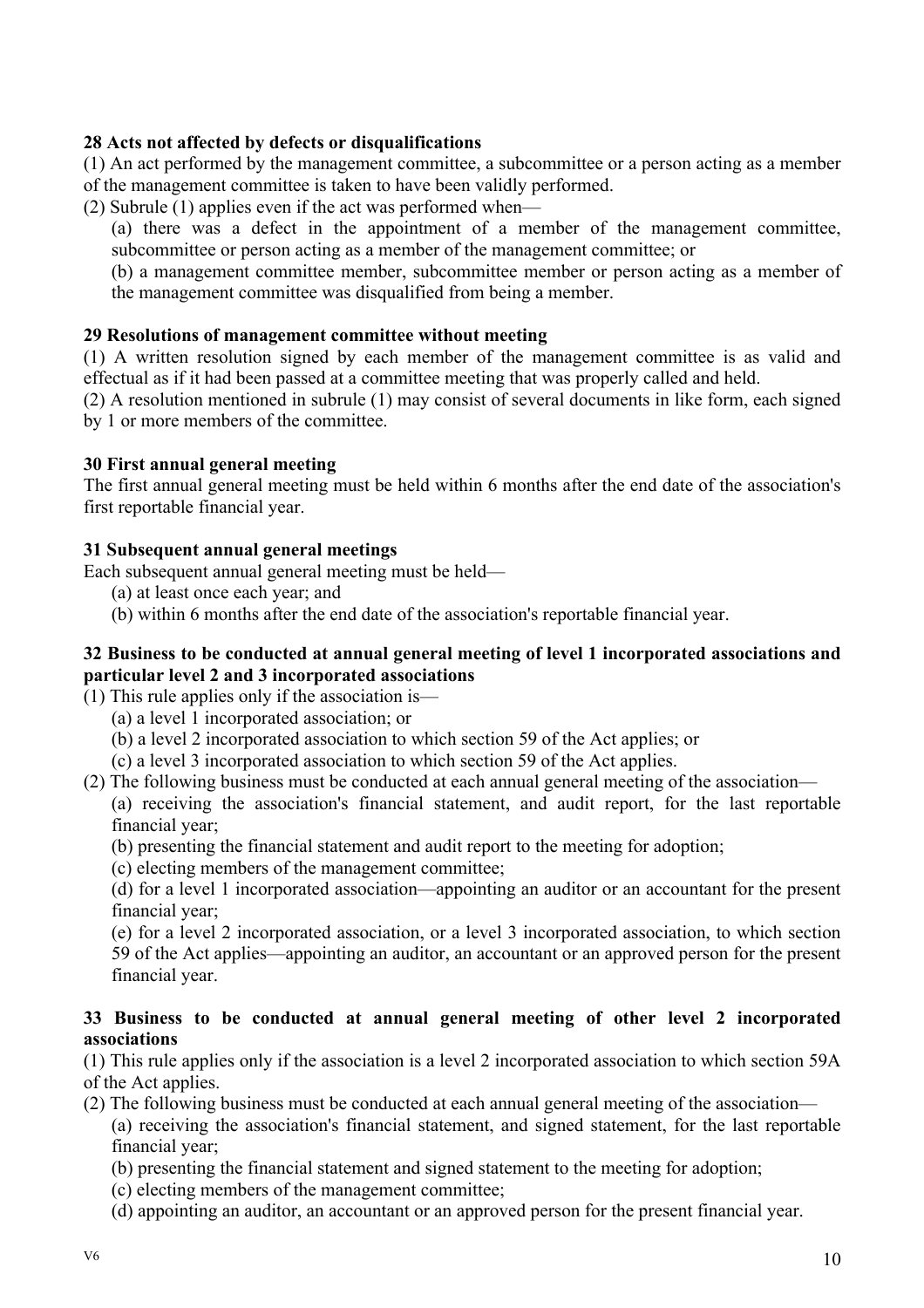#### **34 Business to be conducted at annual general meeting of other level 3 incorporated associations**

(1) This rule applies only if the association is a level 3 incorporated association to which section 59B of the Act applies.

- (2) The following business must be conducted at each annual general meeting of the association—
	- (a) receiving the association's financial statement, and signed statement, for the last reportable financial year;
	- (b) presenting the financial statement and signed statement to the meeting for adoption;
	- (c) electing members of the management committee.

## **35 Notice of general meeting**

- (1) The secretary may call a general meeting of the Club.
- (2) The secretary must give at least 14 days notice of the meeting to each member of the Club.
- (3) If the secretary is unable or unwilling to call the meeting, the president must call the meeting.
- (4) The management committee may decide the way in which the notice must be given.
- (5) However, notice of the following meetings must be given in writing—
	- (a) a meeting called to hear and decide the appeal of a person against the management committee's decision—
		- (i) to reject the person's application for membership of the Club; or
		- (ii) to terminate the person's membership of the Club;
	- (b) a meeting called to hear and decide a proposed special resolution of the Club.
- (6) A notice of a general meeting must state the business to be conducted at the meeting.

## **36 Quorum for, and adjournment of, general meeting**

(1) The quorum for a general meeting is at least the number of members elected or appointed to the management committee at the close of the Club's last general meeting plus 1.

(2) However, if all members of the association are members of the management committee, the quorum is the total number of members less 1.

(3) No business may be conducted at a general meeting unless there is a quorum of members when the meeting proceeds to business.

(4) If there is no quorum within 30 minutes after the time fixed for a general meeting called on the request of members of the management committee or the Club, the meeting lapses.

(5) If there is no quorum within 30 minutes after the time fixed for a general meeting called other than on the request of members of the management committee or the Club—

(a) the meeting is to be adjourned for at least 7 days; and

(b) the management committee is to decide the day, time and place of the adjourned meeting.

(6) The chairperson may, with the consent of any meeting at which there is a quorum, and must if directed by the meeting, adjourn the meeting from time to time and from place to place.

(7) If a meeting is adjourned under subrule (6), only the business left unfinished at the meeting from which the adjournment took place may be conducted at the adjourned meeting.

(8) The secretary is not required to give the members notice of an adjournment or of the business to be conducted at an adjourned meeting unless a meeting is adjourned for at least 30 days.

(9) If a meeting is adjourned for at least 30 days, notice of the adjourned meeting must be given in the same way notice is given for an original meeting.

# **37 Procedure at general meeting**

(1) A member may take part and vote in a general meeting in person, by proxy, by attorney or by using any technology that reasonably allows the member to hear and take part in discussions as they happen.

(2) A member who participates in a meeting as mentioned in subrule (1) is taken to be present at the meeting.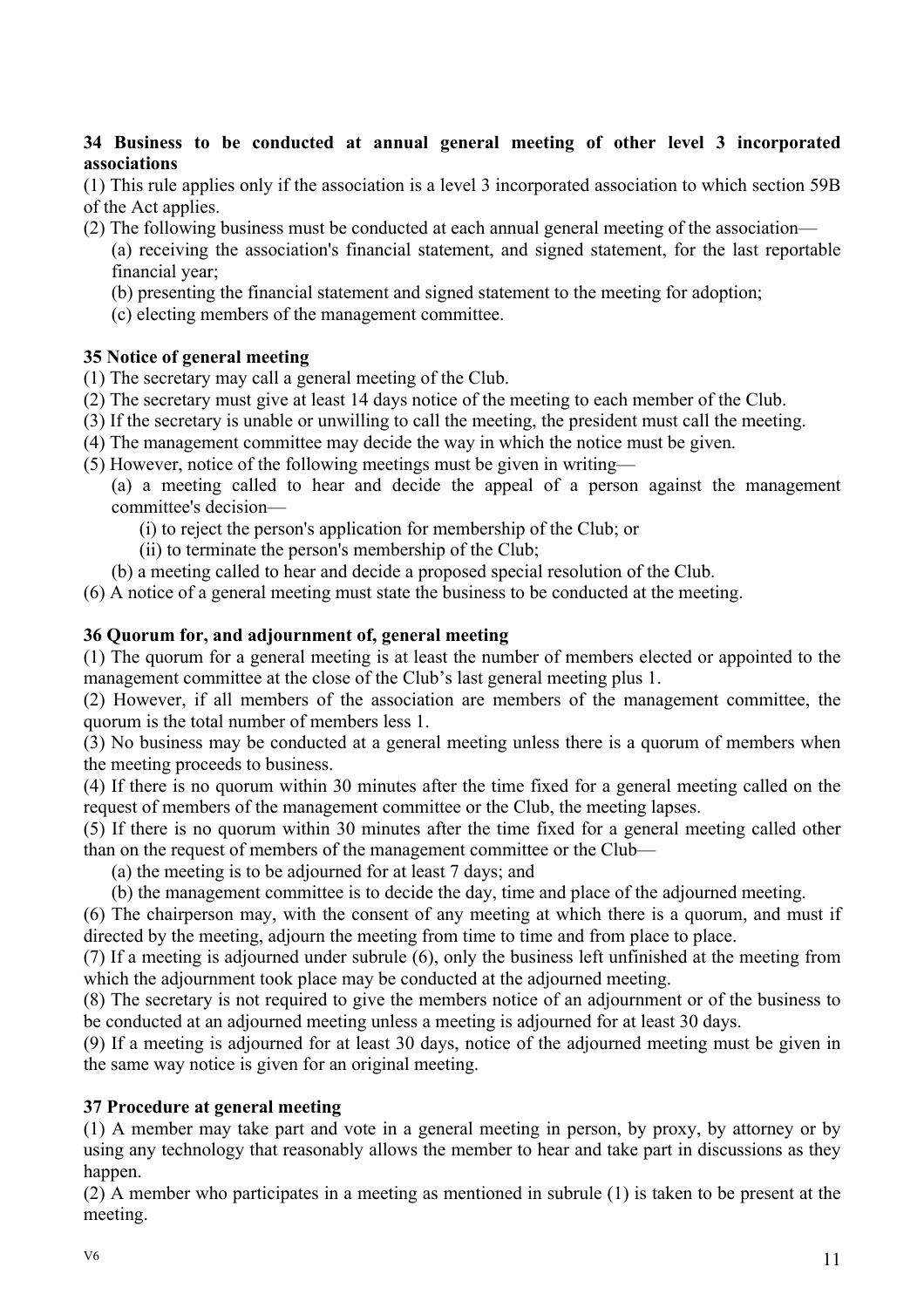(3) At each general meeting—

(a) the president is to preside as chairperson; and

(b) if there is no president or if the president is not present within 15 minutes after the time fixed for the meeting or is unwilling to act, the members present must elect 1 of their number to be chairperson of the meeting; and

(c) the chairperson must conduct the meeting in a proper and orderly way.

## **38 Voting at general meeting**

(1) At a general meeting, each question, matter or resolution, other than a special resolution, must be decided by a majority of votes of the members present.

(2) Each member present and eligible to vote is entitled to 1 vote only and, if the votes are equal, the chairperson has a casting vote as well as a primary vote.

(3) A member is not entitled to vote at a general meeting if the member's annual subscription is in arrears at the date of the meeting.

(4) The method of voting is to be decided by the management committee.

(5) However, if at least 20% of the members present demand a secret ballot, voting must be by secret ballot.

(6) If a secret ballot is held, the chairperson must appoint 2 members to conduct the secret ballot in the way the chairperson decides.

(7) The result of a secret ballot as declared by the chairperson is taken to be a resolution of the meeting at which the ballot was held.

#### **39 Special general meeting**

(1) The secretary must call a special general meeting by giving each member of the Club notice of the meeting within 14 days after—

(a) being directed to call the meeting by the management committee; or

(b) being given a written request signed by—

(i) at least 33% of the number of members of the management committee when the request is signed; or

(ii) at least the number of ordinary members of the association equal to double the number of members of the Club on the management committee when the request is signed plus 1; or

(c) being given a written notice of an intention to appeal against the decision of the management committee—

- (i) to reject an application for membership; or
- (ii) to terminate a person's membership.
- (2) A request mentioned in subrule  $(1)(b)$  must state—
	- (a) why the special general meeting is being called; and
	- (b) the business to be conducted at the meeting.
- (3) A special general meeting must be held within 3 months after the secretary—
	- (a) is directed to call the meeting by the management committee; or
	- (b) is given the written request mentioned in subrule (1)(b); or
	- (c) is given the written notice of an intention to appeal mentioned in subrule  $(1)(c)$ .

(4) If the secretary is unable or unwilling to call the special meeting, the president must call the meeting.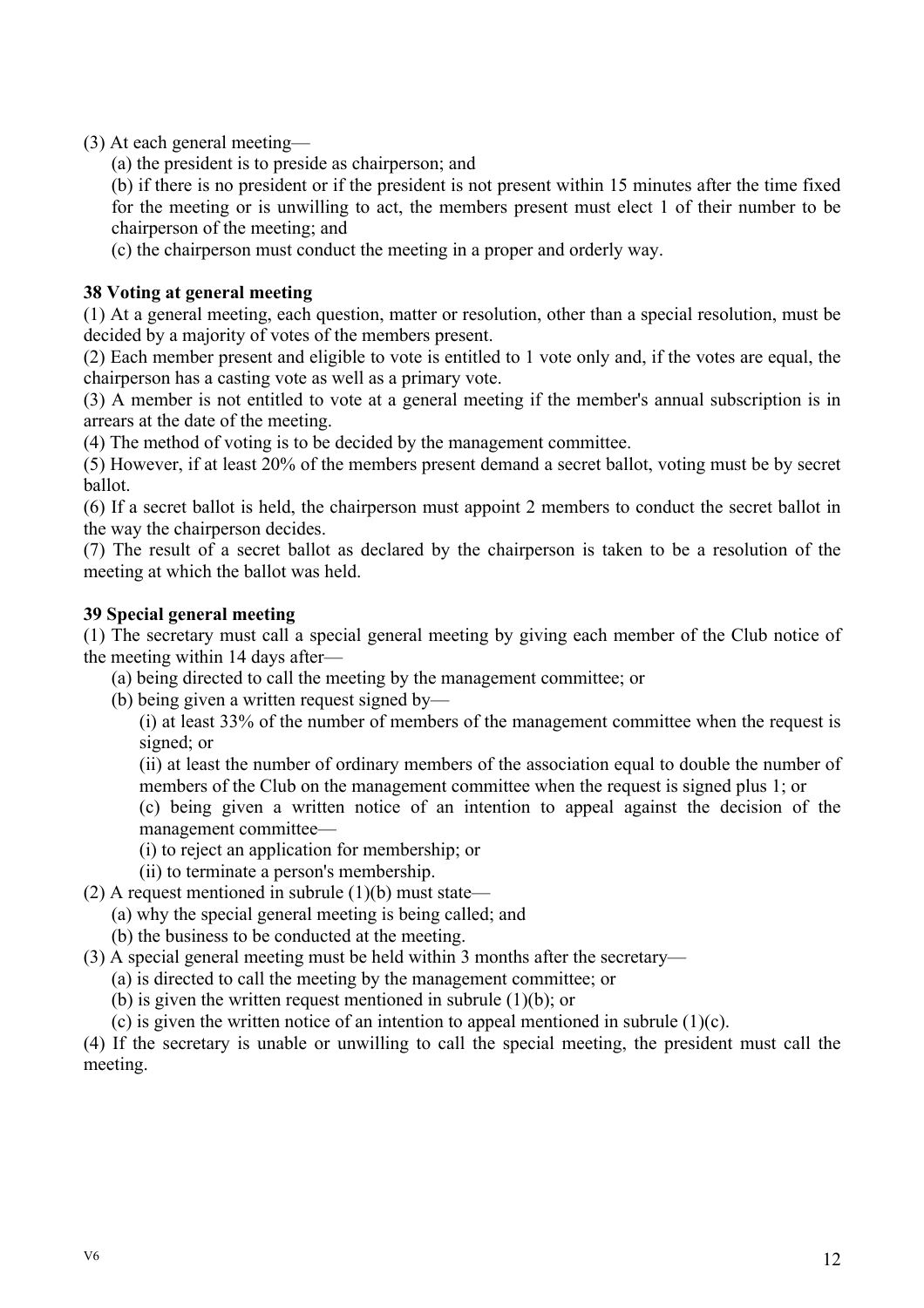#### **40 Proxies**

(1) An instrument appointing a proxy must be in writing and be in the following or similar form—

Gold Coast Cycling Club Inc: I, and the set of the set of  $\mathbf{I}$ , being a member of the Club, appoint of as my proxy to vote for me on my behalf at the (annual) general meeting of the Club, to be held on the day of the contract of the contract of the contract of the contract of the contract of the contract of the contract of the contract of the contract of the contract of the contract of the contract of the contract of the con 20 and at any adjournment of the meeting. Signed this day of 20 Signature

(2) The instrument appointing a proxy must—

(a) if the appointor is an individual—be signed by the appointor or the appointor's attorney properly authorised in writing; or

(b) if the appointor is a corporation—

(i) be under seal; or

(ii) be signed by a properly authorised officer or attorney of the corporation.

(3) A proxy may be a member of the Club or another person.

(4) The instrument appointing a proxy is taken to confer authority to demand or join in demanding a secret ballot.

(5) Each instrument appointing a proxy must be given to the secretary before the start of the meeting or adjourned meeting at which the person named in the instrument proposes to vote.

(6) Unless otherwise instructed by the appointor, the proxy may vote as the proxy considers appropriate.

(7) If a member wants a proxy to vote for or against a resolution, the instrument appointing the proxy must be in the following or similar form—

Gold Coast Cycling Club Inc:

|                               | of                                     | $\cdot$ | being                                                                                                                   |
|-------------------------------|----------------------------------------|---------|-------------------------------------------------------------------------------------------------------------------------|
| a member of the Club, appoint |                                        |         |                                                                                                                         |
|                               |                                        | of      |                                                                                                                         |
| day                           |                                        |         | as my proxy to vote for me on my behalf at the (annual) general meeting of the Club, to be held on the<br><sub>of</sub> |
|                               |                                        |         | 20                                                                                                                      |
|                               | and at any adjournment of the meeting. |         |                                                                                                                         |
| Signed this                   | day of                                 | 20      |                                                                                                                         |
| resolutions—                  |                                        |         | Signature<br>This form is to be used *in favour of/*against [strike out whichever is not wanted] the following          |

[*List relevant resolutions*]

#### **41 Minutes of general meetings**

(1) The secretary must ensure full and accurate minutes of all questions, matters, resolutions and other proceedings of each general meeting are entered in a minute book.

(2) To ensure the accuracy of the minutes—

(a) the minutes of each general meeting must be signed by the chairperson of the meeting, or the chairperson of the next general meeting, verifying their accuracy; and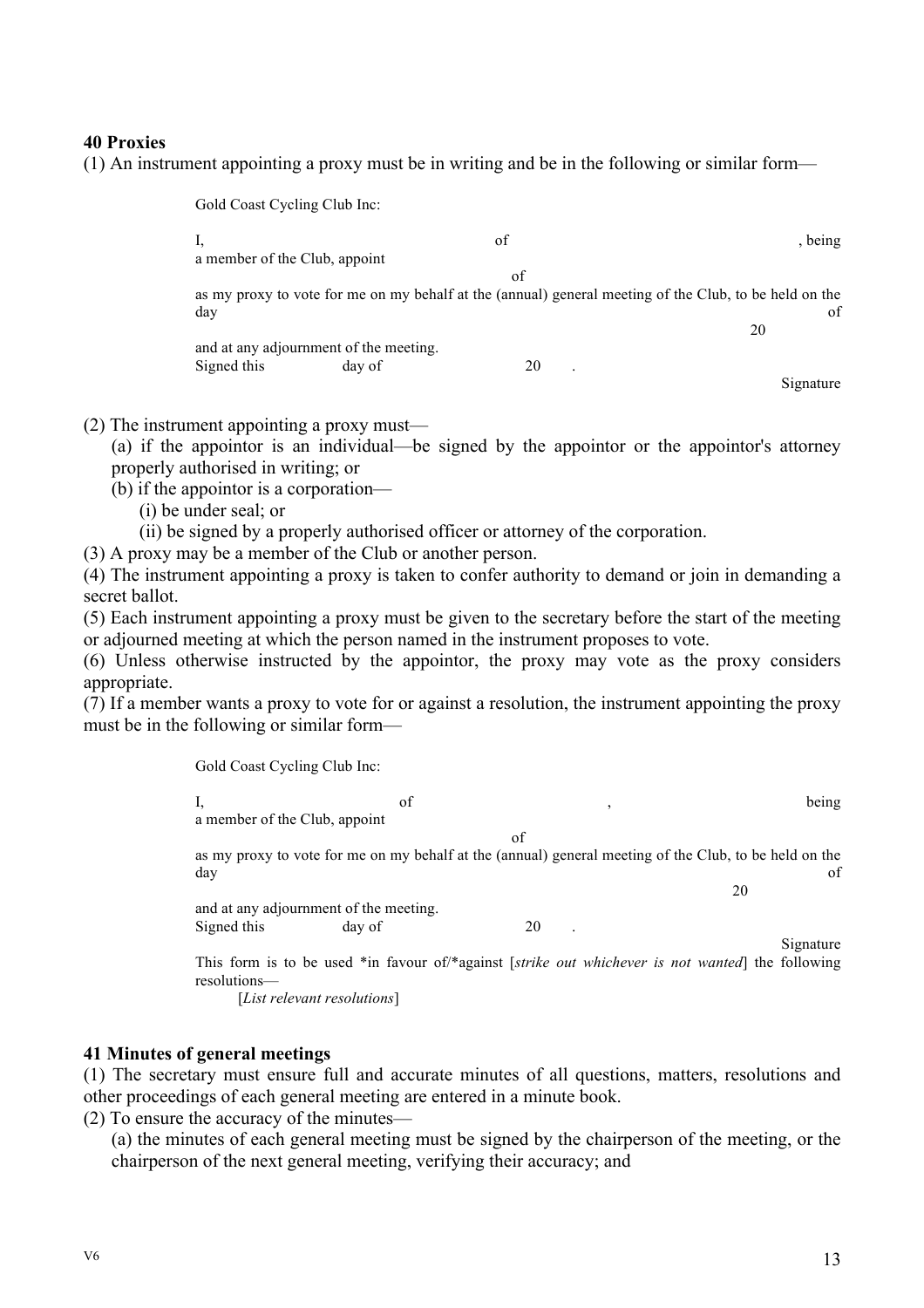(b) the minutes of each annual general meeting must be signed by the chairperson of the meeting, or the chairperson of the next meeting of the Club that is a general meeting or annual general meeting, verifying their accuracy.

- (3) If asked by a member of the Club, the secretary must, within 28 days after the request is made— (a) make the minute book for a particular general meeting available for inspection by the member at a mutually agreed time and place; and
	- (b) give the member copies of the minutes of the meeting.
- (4) The Club may require the member to pay the reasonable costs of providing copies of the minutes.

## **42 By-laws**

(1) The management committee may make, amend or repeal by-laws, not inconsistent with these rules, for the internal management of the Club.

(2) A by-law may be set aside by a vote of members at a general meeting of the Club.

## **43 Alteration of rules**

(1) Subject to the Act, these rules may be amended, repealed or added to by a special resolution carried at a general meeting.

(2) However an amendment, repeal or addition is valid only if it is registered by the chief executive.

#### **44 Common seal**

(1) The management committee must ensure the Club has a common seal.

(2) The common seal must be—

(a) kept securely by the management committee; and

(b) used only under the authority of the management committee.

(3) Each instrument to which the seal is attached must be signed by a member of the management

committee and countersigned by—

(a) the secretary; or

(b) another member of the management committee; or

(c) someone authorised by the management committee.

## **45 Funds and accounts**

(1) The funds of the Club must be kept in an account in the name of the Club in a financial institution decided by the management committee.

(2) Records and accounts must be kept in the English language showing full and accurate particulars of the financial affairs of the Club.

(3) All amounts must be deposited in the financial institution account as soon as practicable after receipt.

(4) A payment by the Club of \$100 or more must be made by cheque or electronic funds transfer.

(5) If a payment of \$100 or more is made by cheque, the cheque must be signed by any 2 of the following—

(a) the president;

(b) the secretary;

(c) the treasurer;

(d) any 1 of 3 other members of the association who have been authorised by the management committee to sign cheques issued by the Club.

(6) However, 1 of the persons who signs the cheque must be the president, the secretary or the treasurer.

(7) Cheques, other than cheques for wages, allowances or petty cash recoupment, must be crossed not negotiable.

(8) A petty cash account must be kept on the imprest system, and the management committee must decide the amount of petty cash to be kept in the account.